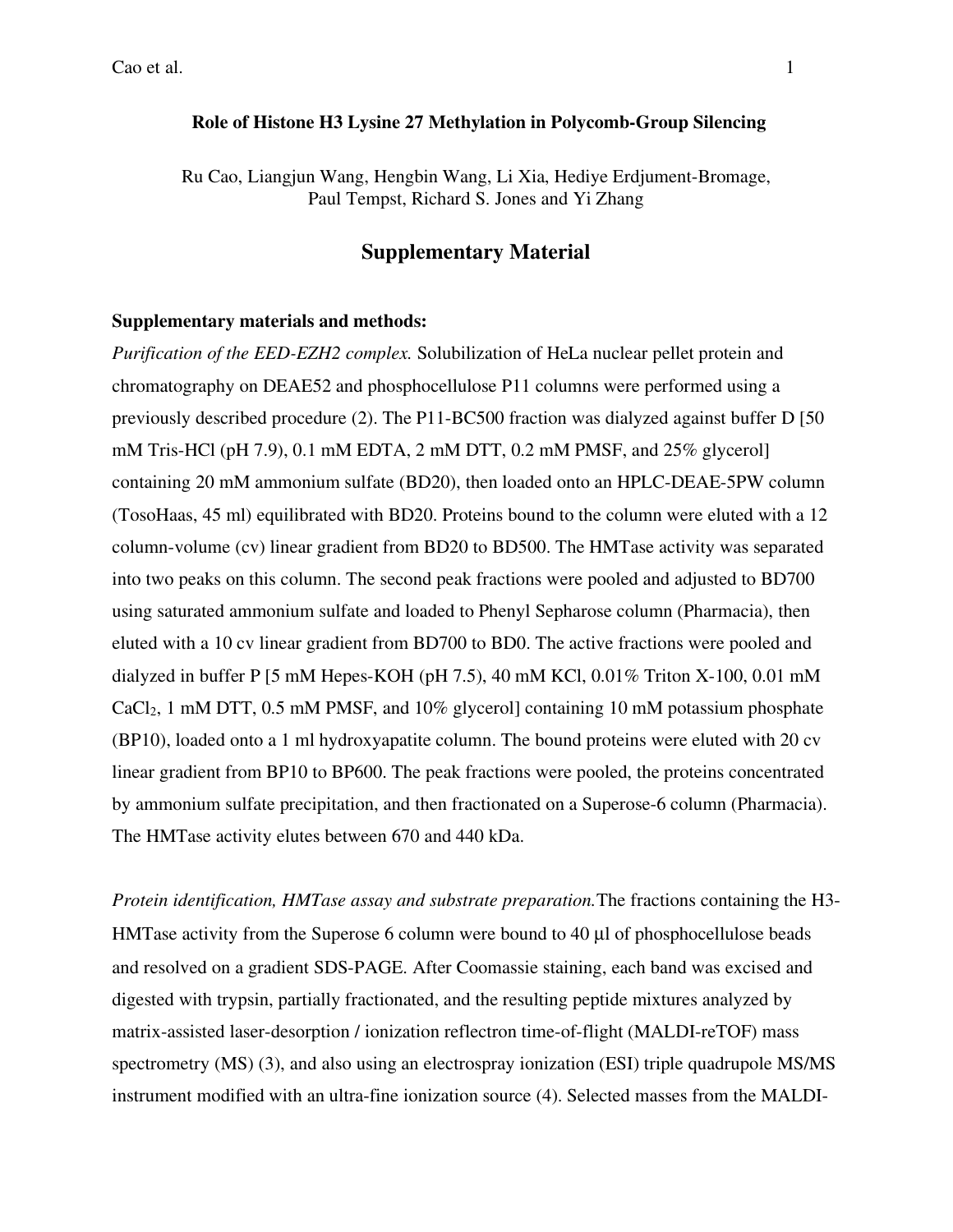TOF spectra were used to search the GenBank database. MS/MS spectra were inspected for y" ion series to compare with the computer-generated fragment ion series of the predicted tryptic peptides. HMTase assay and quantification were performed as described (5). HeLa or chicken core histones, mono- and oligonucleosomes were purified as described (6). Histone mutants were generated by PCR based mutagenesis and confirmed by sequencing. Recombinant histones were purified as described (7).

*Antibodies and ELISA*. Antibodies against EED, EZH2, and SUZ12 were generated in rabbits using recombinant 6xhis-EED (35-535), 6xhis-EZH2 (aa406-746), and SUZ12 (aa560-739) as antigen, respectively. Antibodies against H3-mK27 were generated in rabbits using KLHconjugated H3 peptide TKAARKmSAPAT (aa 22-32) containing dimethyl-K27. All the above antibodies were affinity purified before using. The methyl-K27 antibody was first purified using a methyl-K27 H3 peptide and further purified by incubating with an K27-unmethylated H3 peptide. Antibodies against RbAp48, H3-mK4, H3-mK9, H4-mK20, and E(Z) have been previously described (2, 6, 8).

For ELISA analysis, 100 ng of unmodified or K27-dimethylated histone H3 peptides (aa 19-35), or equivalent amounts of H3-K9 dimethyl (aa 1-21) or trimethyl (aa 1-16) peptides were incubated overnight in 100 mM NaHCO<sub>3</sub> (pH 9.6) in a 96-well ELISA plate at  $4^0C$ . After washing with PBS containing 0.05% Tween-20 (PBT), nonspecific bindings were blocked with 200 µl PBT containing 1% BSA for 1-2 hrs at  $37^{\circ}$ C. Following 3 washes with PBT, serially diluted antibodies were added and incubated for 2 hrs at  $37^0C$ . After washing with PBT 3 times, an HRP-conjugated rabbit secondary antibodies (1:5000) were added, incubated at 37<sup>0</sup>C for 1 hr. Finally 100 µl substrates TMB (Pierce) were added to each well and incubate for 15 min at room temperature before stopped by adding 100  $\mu$  1 M H<sub>2</sub>SO<sub>4</sub>. The absorbance was measured at 450 nm.

*ChIP, RNAi, and histone Western.* Formaldehyde-crosslinked chromatin was prepared from S2 cells (grown in SD medium supplemented with 10% fetal bovine serum, Gibco) and immunoprecipitations were performed using the ChIP Assay Kit according to the manufacturer's recommended protocol (Upstate Biotechnology). Pairs of PCR primers (each 20 nt in length)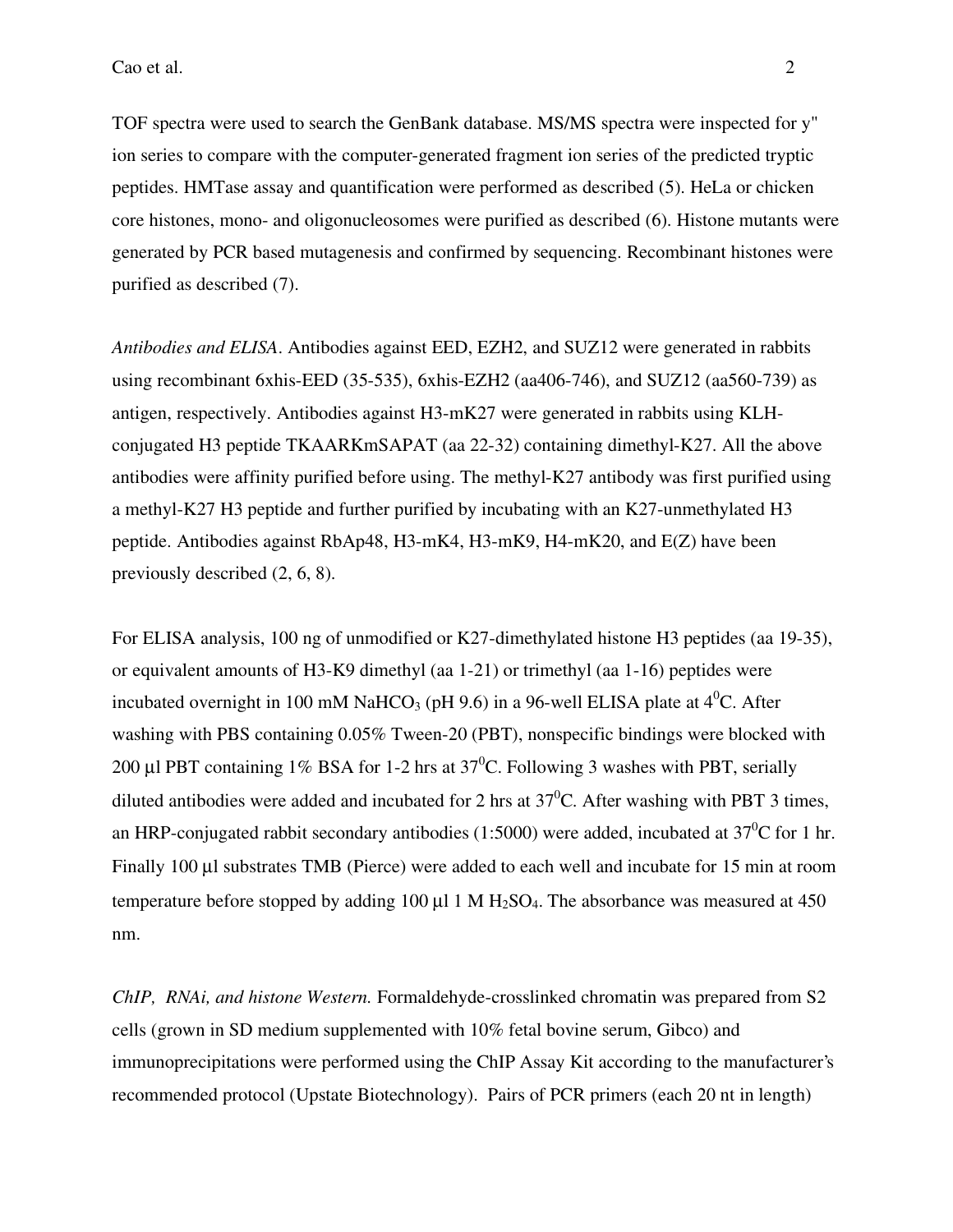were used for amplification of the following segments of the *Ubx* PRE region (coordinates refer to nucleotide positions in P1 clone DS03408, GenBank accession number L32205): 1, 36332 to 35662; 2, 35637 to 35140; 3, 35155 to 34624; 4, 34453 to 33990; 5, 34339 to 33884; 6, 34148 to 33664; 7, 33216 to 32935; 8, 32959 to 32420; 9, 32324 to 31915. Amplification of the *RpII140* promoter region (coordinates 57 to 666, GenBank accession number X05709), which approximates the *RpII140* pol1 region previously described (9), served as negative control. PCR scheme:  $94^0C$  for 2 min, once;  $94^0C$  for 1 min,  $52^0C$  for 1 min,  $72^0C$  for 1 min, 30 times;  $72^0C$ for 5 min, once. The amplified DNA was separated on 1.5% agarose gels and visualized with ethidium bromide. For wing imaginal discs ChIP assays, wing discs were dissected from late third instar larvae from a homozygous  $E(z)^{61}$  stock. Larvae were either maintained continuously at 18<sup>0</sup>C or shifted from 18<sup>0</sup>C to 29<sup>0</sup>C ~48 h prior to dissection. Discs were dissected in serum free SS3 medium (Sigma) and stored on ice until ready for formaldehyde fixation. Groups of 20 discs were fixed at a time, following the same protocol used for S2 cells, except that the fixation time was doubled to 20 min. Following lysis of cells, fixed lysates were pooled to ensure

uniformity and chromatin from the equivalent of  $\sim$  9 discs was immunoprecipitated with each antibody. One tenth of the DNA from each immunoprecipitation was used in each PCR reaction. 36 cycles were required in order to detect PCR products.

The template for synthesizing *esc* dsRNA was produced from total *Drosophila* embryo RNA by RT-PCR amplification of a 483 bp exonic region extending from 4 bp upstream of the *esc* ATG into exon 3 (GenBank accession number L41867). Both primers included T7 promoter sequence at their 5' ends. The PCR product was bi-directionally transcribed using the MEGA script T7 kit (Ambion), and complementary strands annealed by incubating the RNA at  $65^{\circ}$ C for 30 min and then slowly cooling to room temperature. Transfection (and mock transfection) of S2 cells was performed essentially as described (9) with the following modifications.  $1.0 \text{ X } 10^6$  cells were initially transfected with  $\sim$ 5 µg *esc* dsRNA. After 3 days of growth, 1.0 X 10<sup>6</sup> of these cells were again transfected (or mock transfected), cultured another 3 days and then harvested.

For histone Western, embryos were collected from a homozygous  $E(z)^{61}$  stock and an OregonR stock at 18<sup>0</sup>C (0 to 24 h) or at 29<sup>0</sup>C (0 to 12 h). Embryos were dechorionated in 50%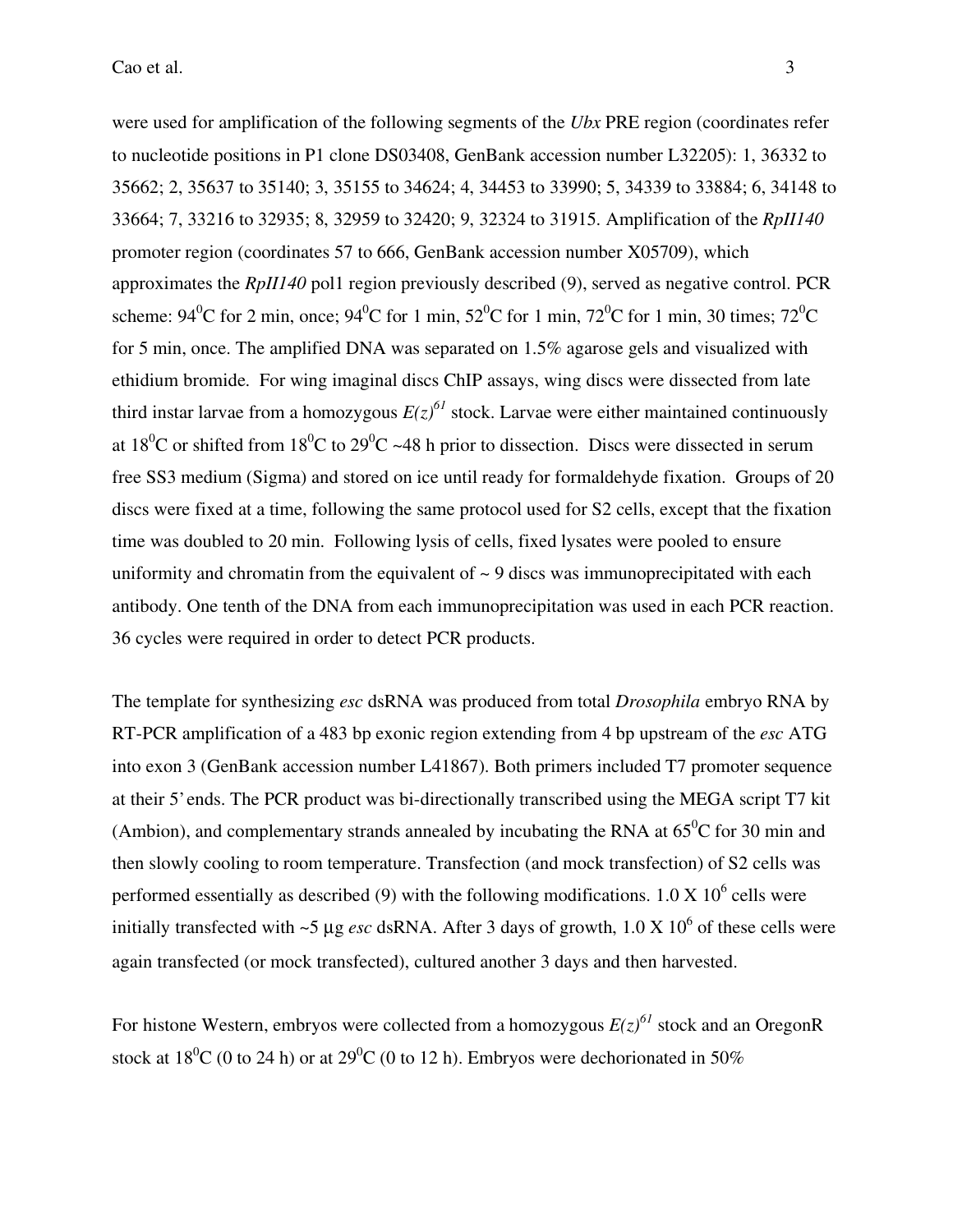hypochlorite bleach and frozen. Histones were isolated (2), and quantified before analyzed by Western.

*In vitro transcription/translation of PC and peptide pull-down assays.* The PC cDNA was generated by PCR from a *Drosophila* embryo cDNA library and cloned into EcoRI/XhoI sites of the pCITE-3b vector, which allows *in vitro* transcription/translation by the T7 polymerase. The W47A and W50A mutations were generated by overlapping PCR and confirmed by DNA sequencing. Plasmid DNA (1µg) was transcribed and translated using the TNT-kit (Promega) following manufacture's instruction. For peptide pull-down assays, 20 ng of biotinylated histone H3 peptides (aa 19-35), that were either unmethylated or methylated on K27, were incubated with 10 µl streptavidin-conjugated Sepharose beads (Amersham Pharmacia Biotech) in PBS for 2 hrs at  $4^{\circ}$ C. After washing three times with binding buffer (20 mM Tris-HCl [pH 7.9], 0.2 mM EDTA, 1 mM DTT, 0.2 mM PMSF, and 20% glycerol) containing 200 mM KCl (BC200), the beads were mixed with 5 µl *in vitro* translated proteins and 300 µl BC200 for 60 min at 4<sup>o</sup>C. After extensive washing with binding buffer containing 500 mM KCl, the bound proteins were eluted in SDS loading buffer, resolved by SDS-PAGE and subjected to autoradiography.

#### **Supplementary references**

- 1. P. Tempst, S. Geromanos, C. Elicone, H. Erdjument-Bromage, *METHODS* **6**, 248-261. (1994).
- 2. J. Fang, et al., *Curr Biol* **12**, 1086-99. (2002).
- 3. H. Erdjument-Bromage, et al., *J Chromatogr A* **826**, 167-81. (1998).
- 4. S. Geromanos, G. Freckleton, P. Tempst, *Anal Chem* **72**, 777-90. (2000).
- 5. H. Wang, et al., *Mol Cell* **8**, 1207-17. (2001).
- 6. Y. Zhang, G. LeRoy, H. P. Seelig, W. S. Lane, D. Reinberg, *Cell* **95**, 279-89. (1998).
- 7. K. Luger, T. J. Rechsteiner, T. J. Richmond, *Methods Enzymol* **304**, 3-19 (1999).
- 8. E. A. Carrington, R. S. Jones, *Development* **122**, 4073-83. (1996).
- 9. A. Breiling, B. M. Turner, M. E. Bianchi, V. Orlando, *Nature* **412**, 651-5. (2001).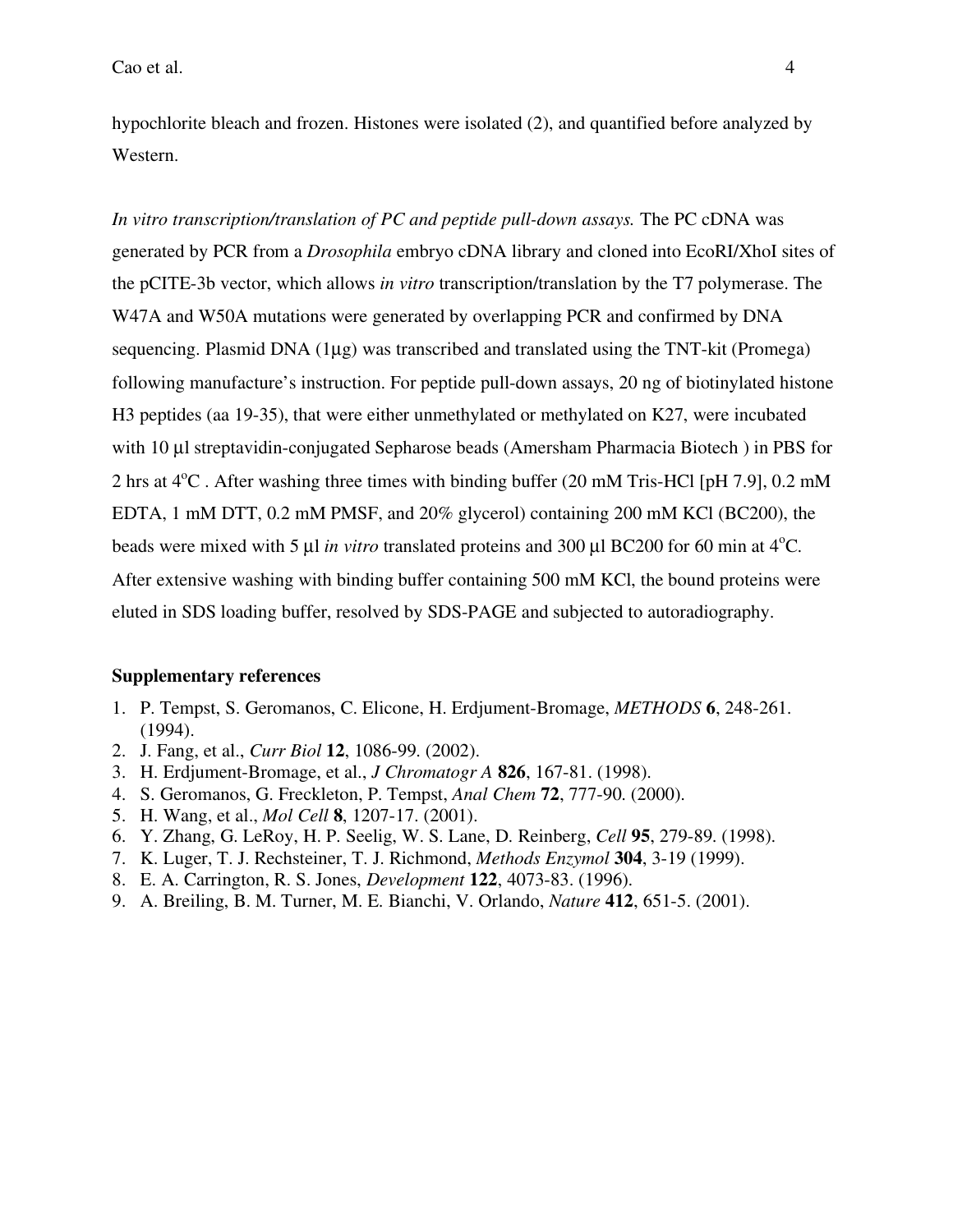$\alpha$  et al.  $\qquad \qquad$  5

#### **Supplementary Figure Legends**

**Supplemental Figure 1**. The largest protein that co-elutes with the HMTase activity on Superose 6 does not co-fractionate with the HMTase activity on the Hydroxyapatite column. Shown is a silver stained polyacrylamide-SDS gel (top panel) and HMTase activity (bottom panel) of the fractions derived from the Hydroxyapatite column. While the majority of the HMTase activity is eluted between fractions 29-38, the contaminating protein, indicated by \*, is present throughout the majority of the column fractions. The migration positions of the size markers in the SDS-PAGE are indicated on the left.

**Supplemental Figure 2**. The EED-EZH2 complex likely methylates H3-K27, but not H3-K4 or H3-K9 in oligonucleosomes. Oligonucleosomes were methylated by the EED-EZH2 complex in the presence of <sup>3</sup>H-SAM. The labeled H3 was gel-purified and subjected to N-terminal automated sequencing and <sup>3</sup>H-radioactivity eluted from each cycle was counted. The amino acids identified at each cycle of microsequencing are listed. Although the peak on K27 is small, it is significant due to the reduced recovery efficiency in each cycle (1). Assuming a 90% recovery efficiency for each cycle, the signal in cycle 27 would be only 15%  $(0.9^{18})$  of what it was in cycle 9. Therefore, a peak of  $\sim$  550 cpm at cycle 27 would be equivalent to a peak of  $\sim$ 3,667 cpm in cycle 9 (about 14-fold of what was observed in cycle 9).

**Supplementary Figure 3.** H3-K27 methylation occurs in a wide range of multicellular organisms. **(A).** Characterization of the H3-mK27 antibody. Western blot analysis of HeLa core histones using affinity purified H3-mK27 and H4-mK20 antibodies (Top panel). H4 serves as a loading control. The H3-mK27 antibody specifically recognizes H3 and is competed by the K27 methylated H3 (aa 19-35) peptides but not by K27 nonmodified (aa 19-35), or K9 dimethylated (aa 1-21) or K9 trimethylated (aa 1-16) H3 peptides. The amounts of competing peptides were adjusted to equal molar concentration equivalent to that of the K27 methylated H3 peptides (0.05 µg/ml). The same peptides used above were used for ELISA analysis of the H3-mK27 antibody. **(B).** H3-K27 methylation occurs in a wide range of multicellular organisms. Equivalent amounts of histones from different organisms indicated on top of the panel were analyzed by Western blot using the H3-mK27 or –mK4-specific antibodies.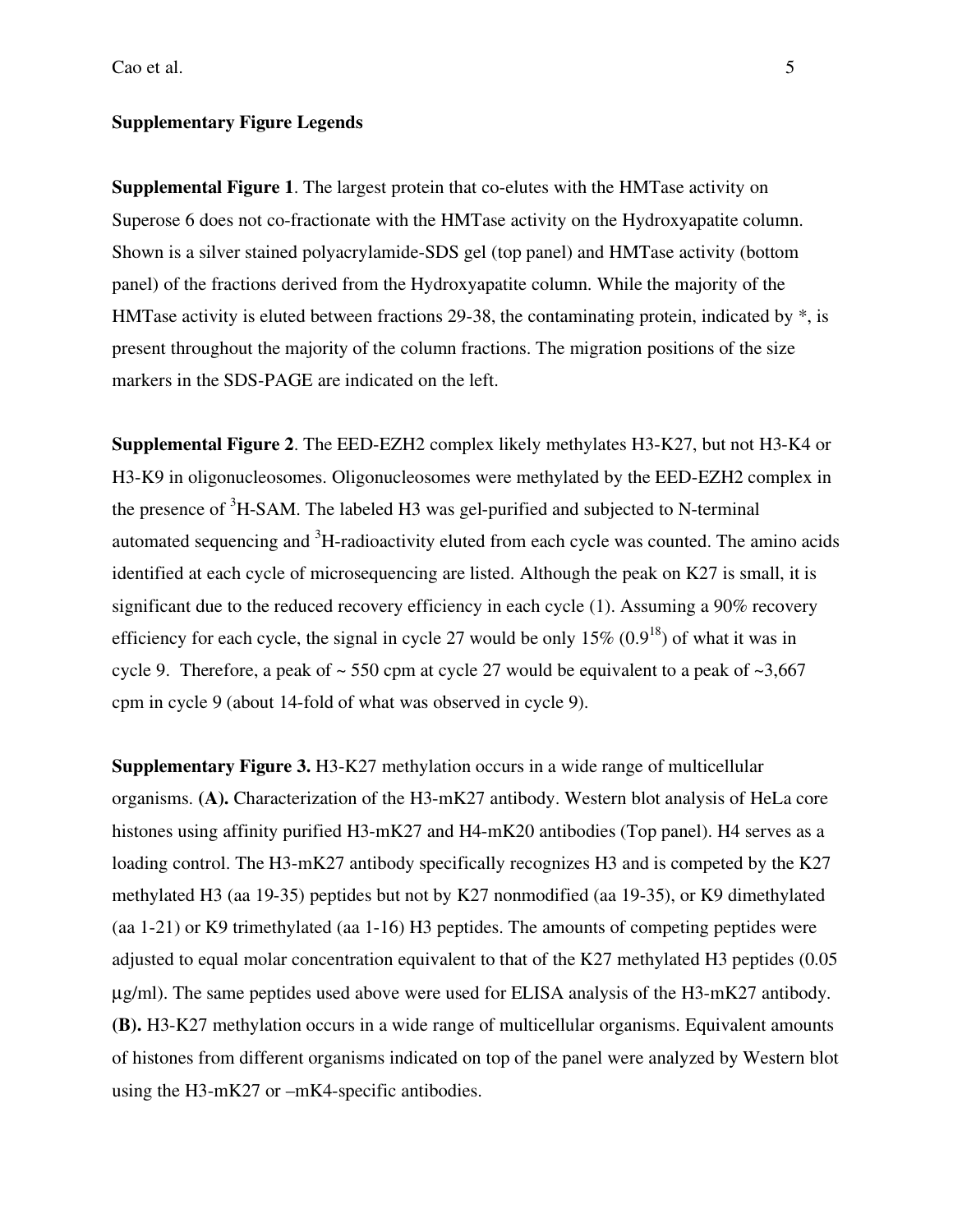# Figure 1 (Cao et al.)

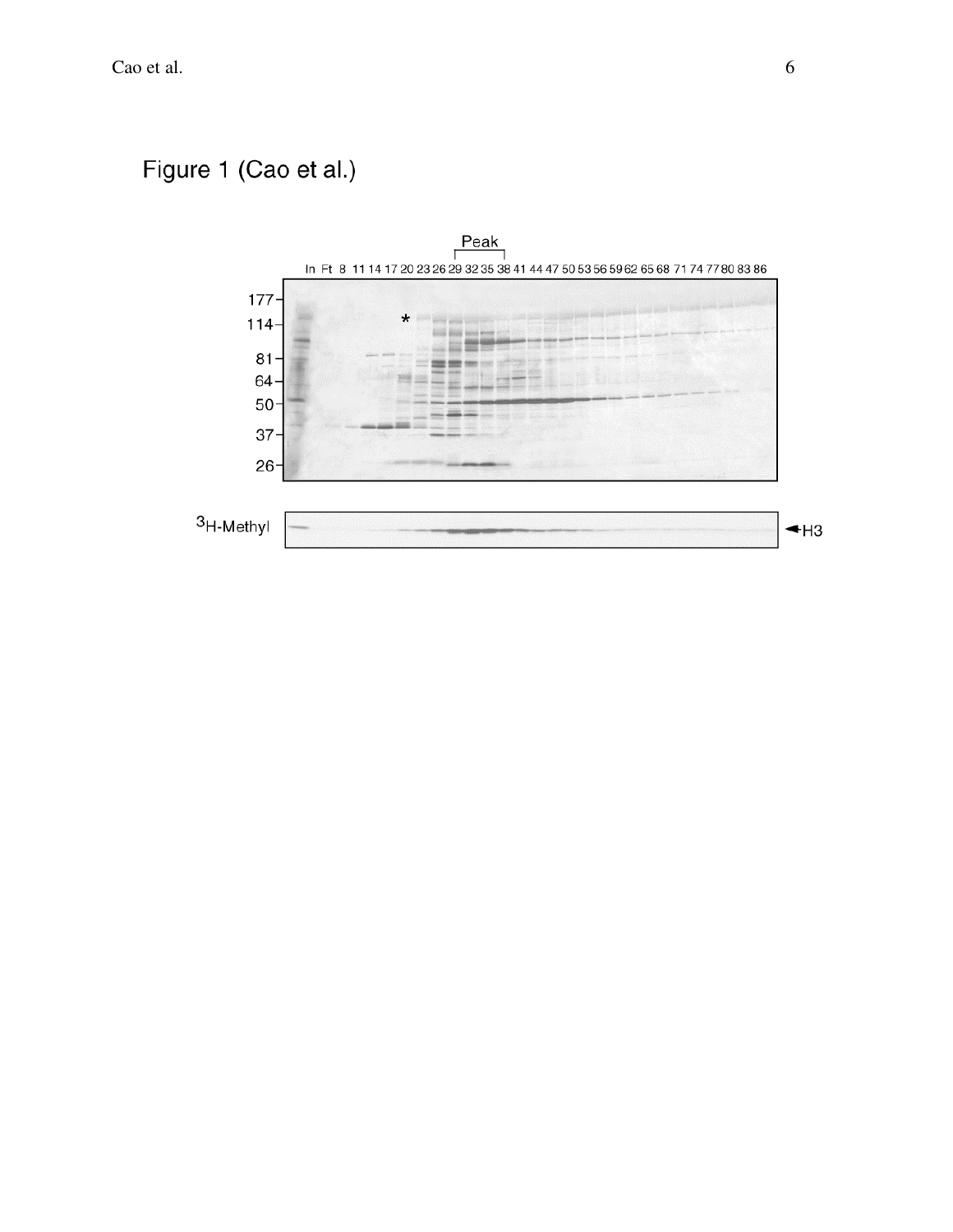Figure 2 (Cao et al.)